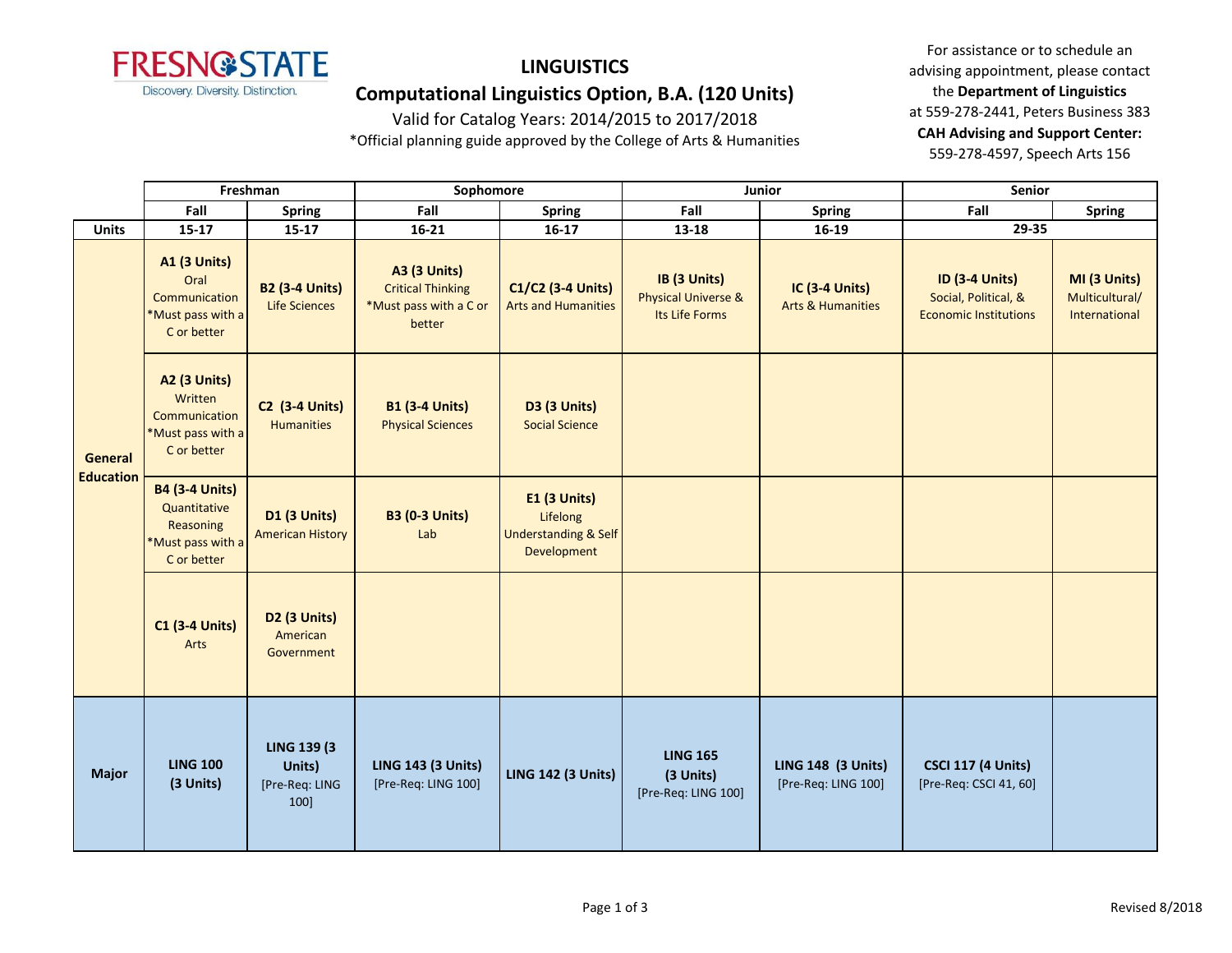

# **LINGUISTICS**

## **Computational Linguistics Option, B.A. (120 Units)**

Valid for Catalog Years: 2014/2015 to 2017/2018

\*Official planning guide approved by the College of Arts & Humanities

For assistance or to schedule an advising appointment, please contact the **Department of Linguistics** at 559-278-2441, Peters Business 383 **CAH Advising and Support Center:**  559-278-4597, Speech Arts 156

|                  | Freshman  |               | Sophomore                                                                                                         |                                                                                                                         | Junior                                  |                                                                               | Senior                                                                                                                                                                    |                 |
|------------------|-----------|---------------|-------------------------------------------------------------------------------------------------------------------|-------------------------------------------------------------------------------------------------------------------------|-----------------------------------------|-------------------------------------------------------------------------------|---------------------------------------------------------------------------------------------------------------------------------------------------------------------------|-----------------|
|                  | Fall      | <b>Spring</b> | Fall                                                                                                              | <b>Spring</b>                                                                                                           | Fall                                    | <b>Spring</b>                                                                 | Fall                                                                                                                                                                      | <b>Spring</b>   |
| <b>Units</b>     | $15 - 17$ | $15 - 17$     | $16 - 21$                                                                                                         | $16 - 17$                                                                                                               | 13-18                                   | 16-19                                                                         | 29-35                                                                                                                                                                     |                 |
| <b>Major</b>     |           |               | MATH 75 (4 Units)<br>[Pre-Req:Elementary<br>Geometry, Intermediate<br>Algebra, & Trigonometry;<br>or Precalculus] | <b>CSCI 40 (4 Units)</b><br>[Pre-Req: ELM exam<br>or College<br>Intermediate Algebra<br>(C or better);<br>trigonometry] | CSCI 41 (4 Units)<br>[Pre-Req: CSCI 40] | <b>CSCI 60 (4 Units)</b><br>[Pre-Req: CSCI 40 (may<br>be taken concurrently)] | <b>CSCI 119 (4 Units)</b><br>[Pre-Req: CSCI 41, 60]                                                                                                                       |                 |
|                  |           |               |                                                                                                                   |                                                                                                                         |                                         |                                                                               | <b>Option Elective (3-4 Units)</b><br>LING 144, 145, 151, 153, 154; CGSCI 100;<br>CSCI 115, 130, 164, 166, or 186<br>*See course catalog for prerequisite<br>requirements |                 |
| <b>Electives</b> |           |               | <b>Elective</b>                                                                                                   |                                                                                                                         | <b>Elective</b>                         | <b>Elective</b>                                                               | <b>Elective</b>                                                                                                                                                           | <b>Elective</b> |
|                  |           |               |                                                                                                                   |                                                                                                                         |                                         | <b>Elective</b>                                                               |                                                                                                                                                                           | <b>Elective</b> |
|                  |           |               |                                                                                                                   |                                                                                                                         |                                         |                                                                               |                                                                                                                                                                           | <b>Elective</b> |